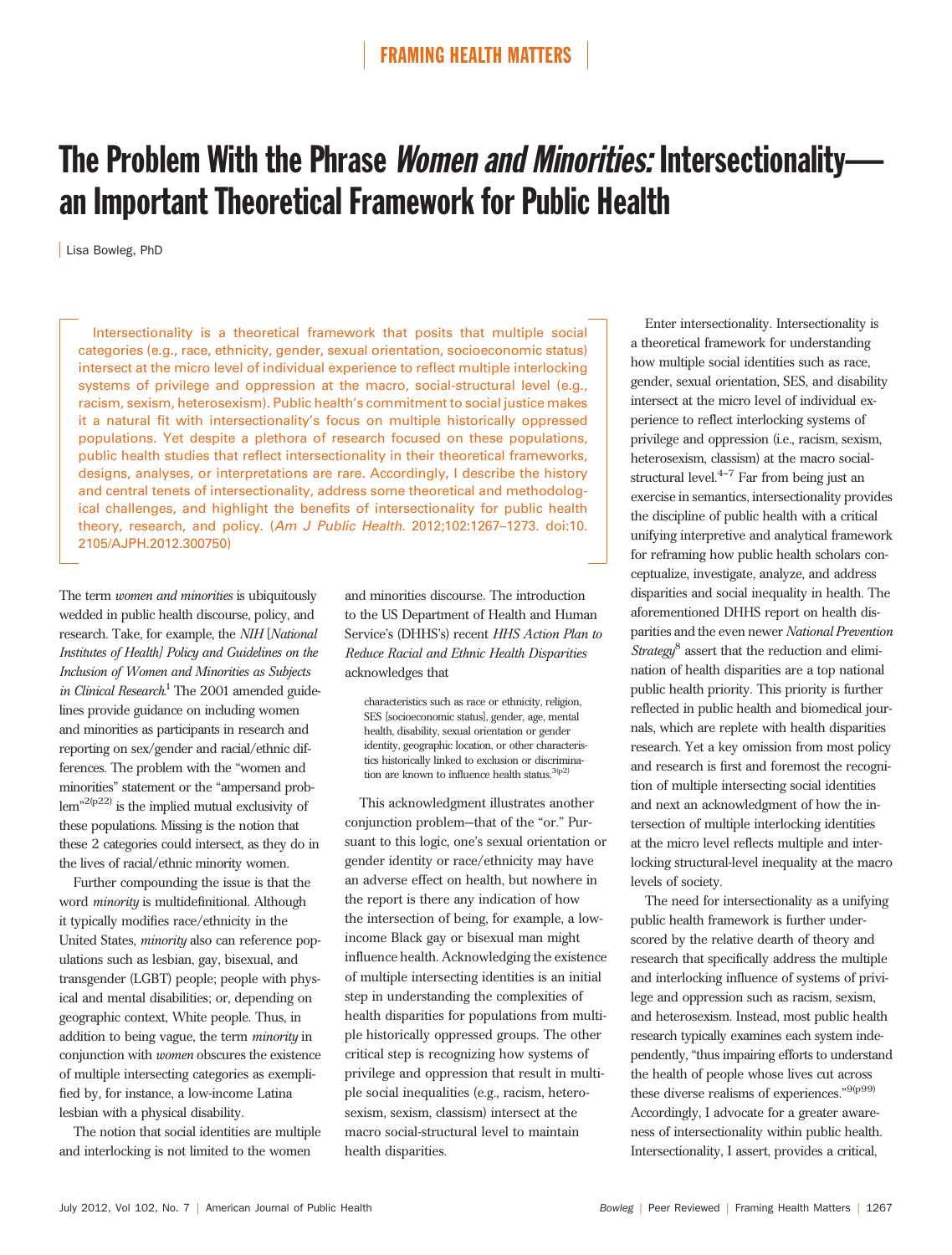insightful, and unifying theoretical framework for guiding public health theory, research, surveillance, and policy. Hereafter, I refer to intersectionality synonymously as a theoretical framework or perspective.

# A BRIEF HISTORY OF INTERSECTIONALITY

Intersectionality is rooted in Black feminist scholarship. Although feminist legal scholar Kimberlé Crenshaw<sup>6</sup> coined the term *intersec*tionality to describe the exclusion of Black women from White feminist discourse (which equated women with White) and antiracist discourse (which equated Black with men) in the 1990s, the intersectionality concept is hardly new. Freed slave Sojourner Truth's 10 interrogation of the intersections of race and gender in her famous "Ain't I a Woman?" speech at the 1851 Women's Convention in Akron, Ohio, is one of the earliest recorded accounts of the intersectionality perspective. In the speech, Truth challenged the notion that being a woman (i.e., gender) and Black (i.e., race) are mutually exclusive:

That man over there says that women need to be helped into carriages, and lifted over ditches, and to have the best place everywhere. Nobody ever helps me into carriages, or over mud-puddles, or gives me any best place! And ain't I a woman?

The topic of intersectionality is a staple of women's studies and feminist legal studies,<sup>4</sup> is nascent in psychology $11,12$  and interdisciplinary gender studies, but remains relatively scarce within mainstream public health. A November 10, 2011, PubMed search of the keyword intersectionality yielded just 49 results; not a single one was in a mainstream public health journal. Even an insightful 2008 article on intersectionality published in Critical Public Health<sup>13</sup> did not make the list. A samedate keyword search for intersectionality within the American Journal of Public Health (AJPH) found 7 records dating back to 2005. Of these, 4 referred to citations in the reference list, not the main text. Another AJPH keyword search for *intersection*<sup>\*</sup> returned 267 results, most of which referred to intersections of streets or disciplines. Only 26 of the 267 (10%) were articles that used the term intersection to refer to the intersection of race, ethnicity, gender, sexual orientation, and SES. Thus, for

mainstream public health, a focus on intersectionality is both timely and overdue. The Institute of Medicine's Committee on LGBT Health's<sup>14</sup> 2011 report provides another case in point. Recognizing the promise of intersectionality for advancing research on LGBT health, the committee included intersectionality as 1 of 4 conceptual perspectives that shaped its work. Alas, the glossary's definition of intersectionality as "a theory used to analyze how social and cultural categories intertwine" (p318) and attribution of this definition to a 2006 conference presentation rather than the scholarly or peer-reviewed literature on intersectionality underscore a critical need for greater awareness of intersectionality within public health.

# CORE TENETS OF INTERSECTIONALITY RELEVANT TO PUBLIC HEALTH

Although scholars sometimes refer to intersectionality as a theory, $4$  it is not the kind of theory with which most social scientists are familiar. That is, intersectionality has no core elements or variables to be operationalized and empirically tested. For this reason, I avoid the term theory in favor of terms such as theoretical framework or perspective that denote intersectionality as more of an analytical framework or paradigm than a traditional testable theory. Indeed, intersectionality departs from traditional biomedical, biobehavioral, and psychosocial paradigms that have shaped medicine, public health, and the other social sciences in several key ways. A comprehensive discussion of these differences is beyond the scope of this article. Instead, I refer readers to Weber and Parra-Medina's 15 excellent chapter on intersectionality and women's health in which they elucidate the differences between the traditional biomedical, biobehavioral, and psychosocial paradigms and intersectionality.

I consider the core tenets of intersectionality most relevant to public health to be as follows: (1) social identities are not independent and unidimensional but multiple and intersecting, (2) people from multiple historically oppressed and marginalized groups are the focal or starting point, and (3) multiple social identities at the micro level (i.e., intersections of race, gender,

and SES) intersect with macrolevel structural factors (i.e., poverty, racism, and sexism) to illustrate or produce disparate health outcomes.

### Multiple Intersecting Identities

The most elemental tenet of intersectionality is the notion that social categories (e.g., race, SES, gender, sexual orientation) are not independent and unidimensional but rather multiple, interdependent, and mutually constitutive.6,16,17 Far from representing a simple addition of social identities such as race (e.g., Black) plus gender (e.g., woman), the intersectionality perspective asserts that race and gender constitute each other such that one identity alone (e.g., gender) cannot explain the unequal or disparate outcomes without the intersection of the other identity or identities. Thus, harkening back to Sojourner Truth's "Ain't I a Woman?" query, the notion of her gender as a woman did not sufficiently explain the inequitable treatment she experienced without its intersection with her race. Fast forward 160 years after Truth's speech, and the unrelenting hold of health disparities among racial and ethnic minorities in the United States provides ample cause and opportunities to examine how multiple identities intersect to adverse effect. From an intersectionality point of view, attempting to understand or address health disparities via a single analytical category (e.g., gender or race or sexual orientation), as the DHHS report on health disparities implies, elides the complex ways in which multiple social categories intersect with social discrimination based on those multiple intersecting categories to create disparity and social inequality in health.

### Historically Oppressed and Marginalized **Populations**

Technically speaking, we all have multiple intersecting identities. Universal intersectionality is not the province of intersectionality, however. Rather, another core tenet of intersectionality is its focus on the intersecting identities of people from historically oppressed and marginalized groups such as racial/ethnic minorities, LGBT people, low-income people, and those with disabilities. Because people from multiple historically oppressed and marginalized populations are its starting point, intersectionality examines the health of these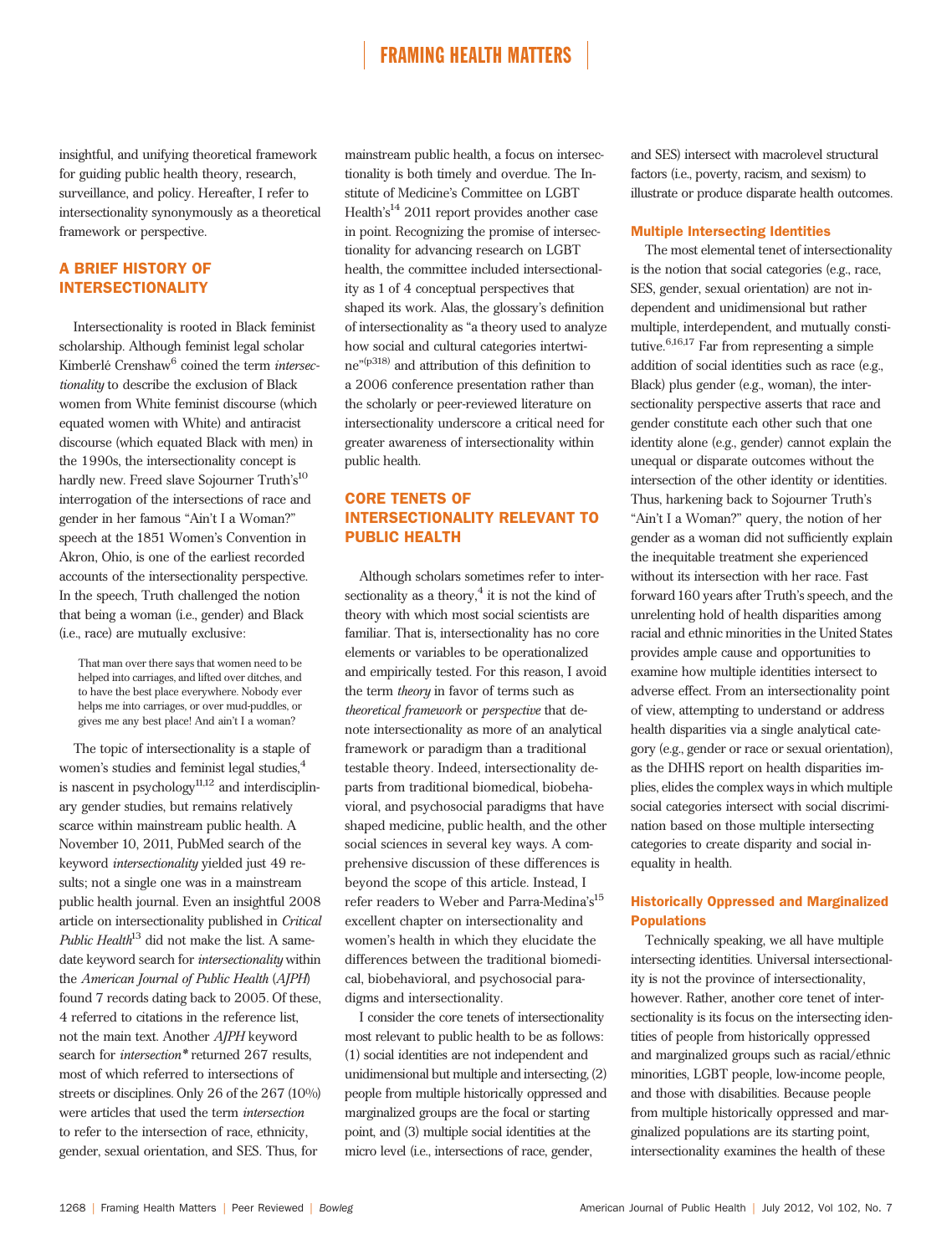populations in their own context and from their vantage point rather than their deviation from the norms of White middle-class people.15 Turns out, this makes good sense practically, not just theoretically.

Examples from HIV prevention research and practice with Black individuals, who represented 52% of new HIV cases in 2009 despite representing just 13% of the US population,18 accentuate why fashioning health policy and prevention messages exclusively from the perspective of White middle-class populations does not always equal good public health practice. Take the case of Black men who have sex with men (MSM) who in 2009 represented 42% of new HIV cases among MSM.18 Early in the HIV/AIDS epidemic, the Centers for Disease Control and Prevention (CDC) learned that HIV prevention messages targeted to gay and bisexual men were failing to resonate with Black and Latino MSM who did not identify as gay or bisexual. This recognition prompted a policy change of using the MSM nomenclature in HIV/AIDS surveillance activities and reports that is now well established in HIV prevention theory, research, and practice. The solution is far from perfect. MSM is a behavioral category, not an identity category. Thus, some MSM do not identify as MSM. Nonetheless, this policy change confirms the importance of shaping health policy from the perspective of multiple historically oppressed populations.

In 2009, Black women constituted 66% of women newly diagnosed with HIV despite representing just 13% of the female US population.18 Many feminist HIV prevention scholars have chided the implicit White middle-class bias of many HIV/AIDS prevention messages targeted to racial/ethnic minority women. In an early critique of these messages, Mays and  $\mbox{Cochran}^{19}$  derided as a "rather middle class notion" (p954) the public health directive that women should negotiate or communicate with their sexual partners about condom use and HIV risk. They explained that verbal communication about risk may be unrealistic and inapplicable to the lives of poor women who "may not bother to ask men about previous sexual or drug use behaviors because they know the men will lie or discount the risk  $^{\!\!\textrm{''(p954)}}$ and cautioned developers of HIV prevention messages for low-income women of color to

remember that "poor people do not always have the luxury of honesty, which is much easier when there is sufficient money and resources to guide one's choices."(p954)

Yet despite its emphasis on multiple socially disadvantaged statuses as a focal point, intersectionality does not presume that all interlocking identities are equally disadvantaged. Rather, intersectionality considers how low (e.g., racial minority, LGBT persons) and high (e.g., upper- or middle-class SES) status social identities intersect to yield disparity and advantage.7,20 Accordingly, the intersectionality paradox is another of intersectionality's noteworthy, albeit underresearched, contributions to public health. The intersectionality paradox describes the result of adverse health outcomes at the intersection of a high status identity (i.e., middle-class SES) with race and gender for Black middle-class women and men.21An abundant empirical base documents the relation between higher SES and better health outcomes.  $9,22-25$  Paradoxically, this is not always the case for Black middle-class men and women as the disproportionate rates of infant mortality among highly educated Black women and homicide rates among Black middle-class men illustrate. $^{21}$  Infant mortality is a widely recognized indicator of a population's health.<sup>26</sup> Non-Latino Black people in the United States had an infant mortality rate 2.4 times that of non-Latino White people in 2006.<sup>27</sup> This disparity persists despite Black women's higher levels of education, a key measure of SES. The infant mortality rate for Black women with more than 13 years of education was almost 3 times higher than that for non-Latino White women in 2005.<sup>27</sup> Historically, the infant mortality rate of highly educated Black women has exceeded that of non-Latino White women with less educa- $\mu$ <sub>21</sub> highlighting the paradox of the intersection of SES, race, and gender for Black women in the United States.

The paradox is also evident for Black men, for whom homicide is a critical public health issue. Homicide does not appear on the list of the 10 leading causes of death for men in the aggregate. In 2008, however, homicide was the fifth leading cause of death for Black men of all ages in the United States and the leading cause of death for Black males aged 15 to 44 years.<sup>28</sup> Lower homicide rates are often

inversely associated with higher  $SES<sub>1</sub><sup>29,30</sup>$  but the higher SES of Black men conveys no such advantage. In 1994, the homicide rate for Black men with some college education was 11 times that of White men with similar levels of education. Emphatically, Jackson and Williams<sup>21</sup> concluded, "strikingly, the homicide rate of Black males in the highest education category exceeds that of White males in the lowest education group!"<sup>(p148)</sup> Thus, intersectionality provides a more comprehensive insight into how multiple social identities intersect in complex ways to show social inequality. This notwithstanding, it is important to segue here and note that although updated homicide rate data by age, race, gender, and Hispanic origin are easily locatable at the CDC's National Vital Statistics System Web site, education data are not. The omission of education data (or at least easily retrievable data) shows how the absence of critical data such as SES obscures the more complex understanding of public health issues that an intersectionality analysis facilitates.

### Social-Structural Context of Health

Whether using language such as "social determinants of health,"<sup>31</sup> "social discrimination or social inequality,"<sup>9,32</sup> "fundamental causes,"33-35 "structural factors or influences,"<sup>36</sup> or "ecological or ecosocial influences," 37,38 an ever-growing chorus of public health scholars have advocated for a greater focus on how social-structural factors beyond the level of the individual influence health. This too is a core tenet of intersectionality. Moreover, a central consideration of intersectionality is how multiple social identities at the individual level of experience (i.e., the micro level) intersect with multiple-level social inequalities at the macro structural level. From an intersectionality perspective, a middleclass Latina lesbian's negative experiences at her physician's office are linked to multiple and interlocking sexism, heterosexism, and racism at the macro level. Her microlevel experiences at the intersection of her race/ ethnicity, sexual orientation, and gender correspond with empirically documented evidence of the heterosexism that lesbian and bisexual women often encounter when they seek health care services $^{39,40}$  and the intersection of racism and sexism well documented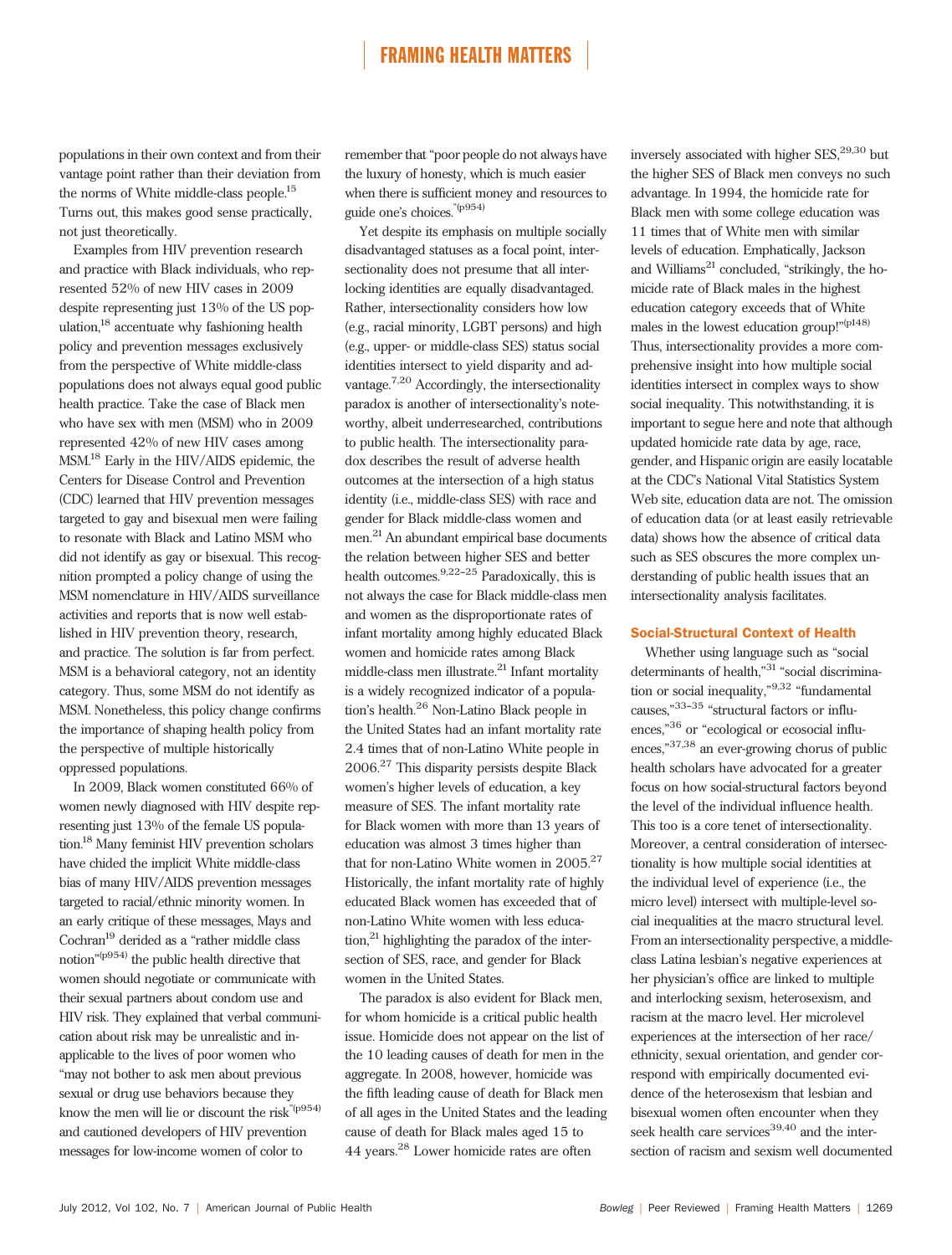in research on racial/ethnic minority women's health care experiences.<sup>9,41,42</sup> Alas, with the exception of a 1988 study focused on Black lesbian and bisexual women's experiences of disclosing their sexual identity to physicians,  $43$ much of the research on lesbian and bisexual women's experiences in health care settings stems from research with predominantly White middle-class lesbian and bisexual women. Similarly, much of the research on racial/ethnic minority women's experiences in health care settings does not include or report sexual orientation data or presumes heterosexuality, thereby limiting an in-depth understanding of women's experiences in health care settings beyond the intersections of gender and race.

### THEORETICAL AND METHODOLOGICAL CHALLENGES

Feminist sociologist Leslie McCall<sup>44</sup> has heralded intersectionality as "the most important theoretical contribution that women's studies, in conjunction with related fields, has made so far."<sup>(p1771)</sup> Although many scholars concur with McCall's assessment, many continue to "grapple with intersectionality's theoretical, political, and methodological murkiness." 20(p1) This murkiness may simultaneously be a strength because it provides seemingly endless opportunities for debate, theorizing, and research.<sup>4</sup>

### Theoretical Challenges

At least 2 theoretical challenges relevant to the integration of intersectionality within public health exist: (1) determining which social categories intersectionality should include and (2) recognizing that intersectionality was not developed to predict behavior or mental processes<sup>45</sup> or health. First, as I have noted previously, Black women were the original subjects of intersectionality. Accordingly, the intersections of race and (female) gender in the lives of women of  $color^{6,7,17,46}$  and women's health<sup>11,15,47</sup> have been the primary focus of intersectionality. Contemporary critiques of intersectionality's historic focus on race and gender have problematized the issue of treating Black women as a monolith, obscuring withingroup differences such as sexual orientation and SES, for example.<sup>20</sup> Other critiques note that social identities are not "trans-historical

constants"<sup>20(p5)</sup> but vary historically and by context.

Framed from a public health perspective, however, intersectionality's promise lies in its potential to elucidate and address health disparities across a diverse array of intersections including, but not limited to, race, ethnicity, gender, sexual orientation, SES, disability, and immigration and acculturation status. Thus, consistent with Collins's notion of an intersectional "matrix of domination," 7(p225) my view of intersectionality includes and transcends women of color to include all people whose microlevel and macrolevel experiences intersect at the nexus of multiple social inequalities and is broad enough to include populations who inhabit dimensions of social privilege and oppression simultaneously (e.g., Black heterosexual men; White low-income women). Hankivsky and Christoffersen<sup>13</sup> aptly sum up intersectionality's theoretical complexity: "Without doubt, this framework complicates everything."<sup>(p279)</sup>

Another challenge is how to transform a perspective that was designed primarily as an analytical framework into one that can empirically examine multiple intersecting social identities and resultant multiple macrolevel structural inequality. Predicting and testing the effect of intersectionality on health behavior outcomes and mental processes have never been the focus of intersectionality.<sup>45</sup> Thus, for public health and other social science researchers, the absence of theoretically validated constructs that can be empirically tested poses not only a major challenge but also tremendous opportunities for advancing the study of intersectionality from a public health perspective.

#### Methodological Challenges

As for methodological challenges, there is ample consensus that a paucity of knowledge about how to conduct intersectionality research exists.<sup>12,13,20,44,48</sup> Although qualitative methods or mixed methods appear to be ideally suited to intersectionality's implicit complexity and multiplicity, $13,16,48$  the challenges of conducting intersectionality research quantitatively are especially daunting.<sup>44,48</sup> Among the many challenges are (1) the absence of guidelines for quantitative researchers who wish to conduct intersectionality research<sup>12</sup>; (2) the

fact that the task of investigating "multiple social groups within and across analytical categories and not on complexities within single groups, single categories or both"<sup>44(p1786)</sup> is often complex and complicated, necessitating the use of interaction effects or multilevel or hierarchal modeling, which bring further "complexity in estimation and interpretation than the additive linear model" <sup>44(p1788)</sup>; and (3) the fact that many statistical methods often rely on assumptions of linearity, unidimensionality of measures, and uncorrelated error components<sup>49</sup> that are incongruent with the complex tenets of intersectionality. More quantitative methodologies are critically needed "to fully engage with the set of issues and topics falling broadly under the rubric of intersectionality." <sup>44(p1774)</sup>

Even so, public health scholars need not wait for the methodological challenges of intersectionality to be resolved to incorporate intersectionality into their theoretical frameworks, designs, analyses, and interpretations. Methodological revolution is simply not essential to the advancement of intersectionality. Instead, what is needed is an intersectionality-informed stance. This stance involves a natural curiosity and commitment to understanding how multiple social categories intersect to identify health disparity. It also involves the a priori development of questions and measures to facilitate analyses about intersectionality. At a minimum, this would involve collecting data on race, ethnicity, age, SES, gender (including gender categories relevant to transgender people), sexual identity, sexual behavior (see my earlier comments about MSM), and disability status. At the interpretation phase, the stance would include an interdisciplinary approach in which "the researcher locates the particular sample within historical and socioeconomic circumstances, regardless of the particular character of the sample."<sup>16(p177)</sup> How researchers interpret their data is as important as the methodological choices they make about sampling, sample sizes, or using qualitative or quantitative methods.<sup>16</sup> The definition of data can be expanded to include empirically collected data "AND other sources of information"<sup>(p177)</sup> such as historical materials, results from other studies, social theories, and the analysts' tacit knowledge. Cuadraz and Uttal<sup>16</sup> caution researchers not to "subsume"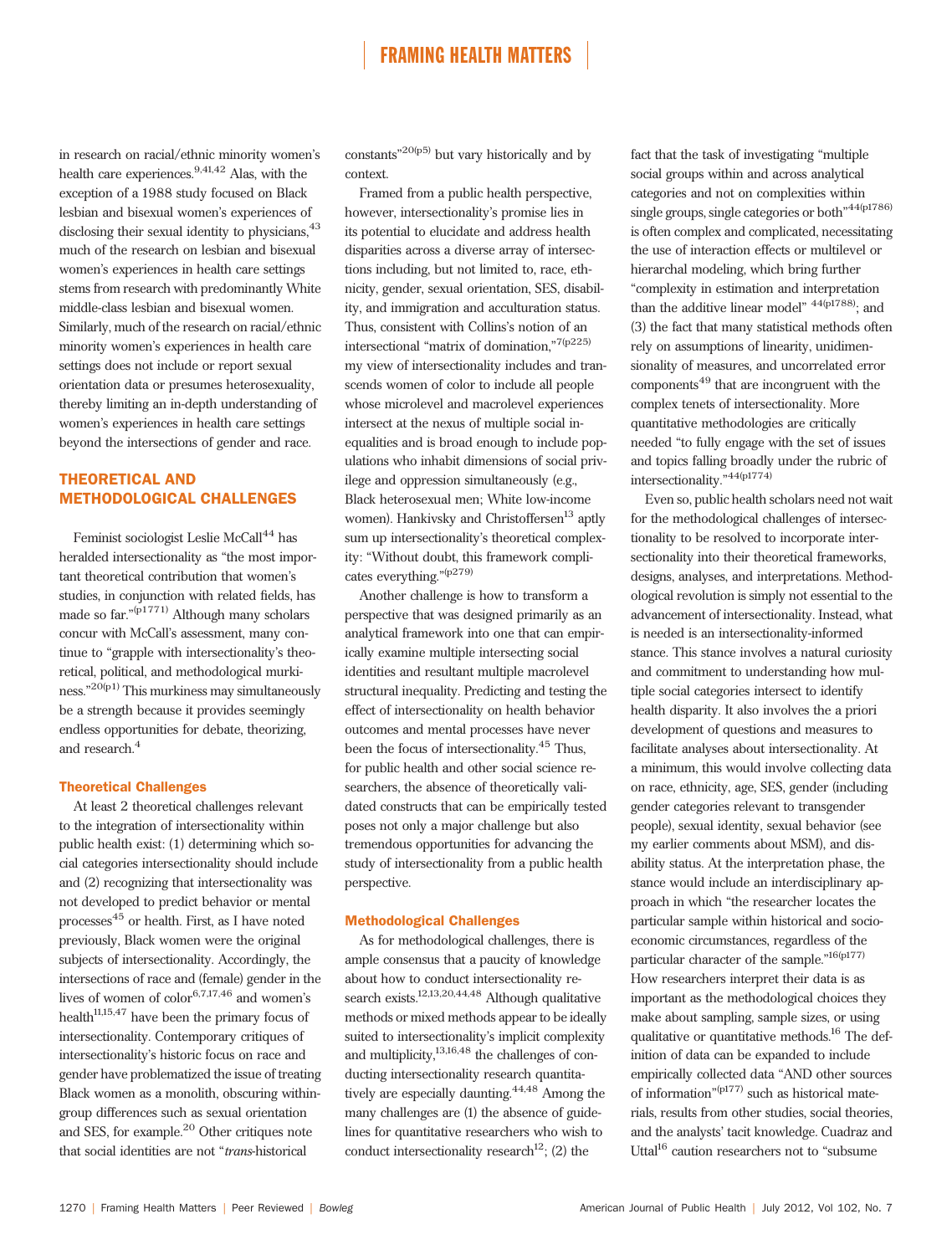or privilege"<sup>(pp177-178)</sup> one social category over another but rather to

strive to contextualize data within the multiple intersectionalities of historical structures, cultures, ideologies and policies. [This will result] in studies that more accurately reflect the social realities of inequality and power in society, yet at the same time not lose site [sic] of the individual experiences that reflect, shape, and construct those social structures. $(p178)$ 

### INTERSECTIONALITY'S BENEFITS FOR PUBLIC HEALTH

Intersectionality is ideally suited to join the ranks of other critical theories such as critical race theory<sup>50-52</sup> and various feminist<sup>53</sup> and  $gender<sup>54-56</sup>$  theories applied to public health issues. Intersectionality is an especially close ally of critical race theory. Indeed, key intersectionality theorists such as Kimberlé Crenshaw<sup>57</sup> and Patricia Hill Collins<sup>7</sup> are also critical race theorists. Developed in the 1970s by legal scholars, lawyers, and activists, critical race theory asserts at least 5 key tenets.<sup>58</sup> First, racism in the United States is not aberrant but an ordinary and immutable characteristic of everyday life for people of color. Second, critical race theory asserts that White supremacy manifests in 2 features that serve psychic and material purposes: ordinariness and interest convergence. Ordinariness highlights the mundane and seemingly incurable nature of racism. That is, because racism is so commonplace and ordinary, "color-blind" legal remedies that tout meritocracy mainly serve the material interests of White elite individuals and the psychic interests of White working class people. Interest convergence, a term coined by Derrick Bell,<sup>59</sup> one of the pioneers of critical race theory, posits that White people will support and encourage policies and initiatives that advance the interests of Black people only to the extent that these policies and initiatives serve the interests of White people. This was the crux of Bell's provocative argument that Brown v. Board of Education,  $60$  the landmark 1954 US Supreme Court civil rights public school desegregation case, was more motivated by White people's self-interest than by interest in advancing the legal rights of Black people. Third, critical race theory focuses on the social construction of race. The notion that race is not a biological reality but a socially constructed

one is well documented in the scientific literature.<sup>61,62</sup> The fact that society routinely ignores scientific evidence about the socially constructed nature of race bolsters critical race theory's assertions about the salience and permanence of racism as a defining and enduring characteristic of everyday life for people of color in the United States. Moreover, because race is socially constructed, many contemporary critical race theorists emphasize how dominant groups have historically racialized different minority groups to respond to the varying needs of the labor market. Critical race theory's focus on the socially constructed nature of race dovetails with contemporary intersectionality theorists' emphasis on the socially constructed nature of social identities.20,63 That is, critical race theory recognizes that race and racism intersect with other social identities such as gender, sexual orientation, and SES and interlocking systems of oppression such as sexism, heterosexism, and classism. Fourth, critical race theory emphasizes the importance of narratives or "storytelling" from people of color to counter White supremacy and privilege the voices of people of color. In this way, critical race theory's focus on the centrality of the experiences and voices of people of color parallels intersectionality's emphasis on historically marginalized people as its focal point.<sup>15</sup> Last, but hardly least, critical race theorists, like intersectionality theorists, share a commitment to social justice and advocacy. Although critical race theory has had its debut in the mainstream public health literature,  $50-52$  intersectionality has not.

One of intersectionality's greatest strengths is its broad embrace of multiple intersecting identities and multiple interlocking privilege and oppression. No social category or form of social inequality is more salient than another from an intersectionality perspective. Social categories are not additive and thus cannot be ranked. As such, intersectionality is a substantially useful but woefully underused critical theoretical framework for public health.

Although intersectionality provides no methodological panacea for the myriad and complex health issues and problems that are the province of public health, the advantages of intersectionality for public health theory and research far outweigh the challenges. Intersectionality stands to benefit public health in at

least 5 noteworthy ways. First, intersectionality provides a unifying language and theoretical framework for public health scholars who are already engaged in investigating intersections of race, ethnicity, gender, sexual orientation, SES, and disability to reduce and eliminate health disparities. Having scholars from diverse disciplines incorporate the intersectionality framework as an analytical perspective regardless of methodological approach<sup>16</sup> and explicitly use the word intersectionality in their titles, keywords, abstracts, or articles would facilitate a cohesive body of theoretical and empirical knowledge about multiple intersecting social categories and social inequality that could inform health policy, practice, and interventions and further theoretical and methodological advancement and refinement of intersectionality.

Second, intersectionality prompts public health scholars to conceptualize and analyze disparities and social inequalities in health in the complex and multidimensional ways that mirror the experiences of the populations for whom adverse health outcomes are most disproportionate. From intersectionality's perspective, single or dual analytical categories such as race and gender offer limited explanatory power. Intersectionality also provides a theoretical lens for interpreting novel or unanticipated findings. This was the conclusion that Kertzner et al. $64$  reached when they determined that their additive social stress model showed no diminished well-being among racial/ethnic minority lesbians or gay men: "Studying identity intersection (Black poor women) will be more informative than studying Blacks, women and poor individuals separately." (p508)

Third, intersectionality's focus on the importance of macrolevel social-structural factors aligns well with contemporary advocacy to consider the substantial effect of factors beyond the level of the individual on health. SES, for example, is one of the best predictors of health status.<sup>65</sup> Furthermore, intersectionality expands this focus to consider the intersection of multiple-level social-structural factors as well as the intersection between multiple microlevel and macrolevel factors. Privileging a focus on structural-level factors rather than an exclusive focus on the individual is likely to facilitate the development of structural-level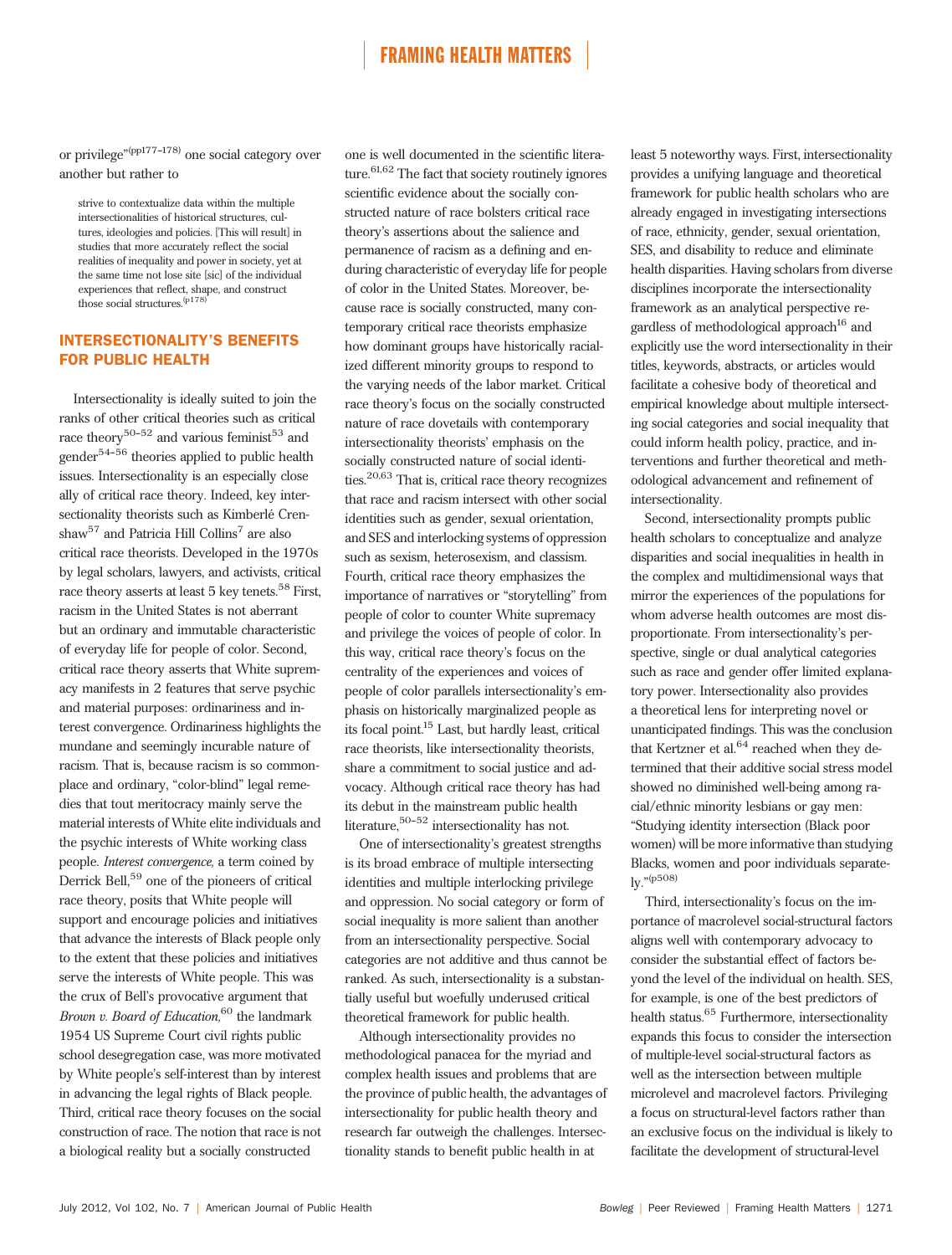interventions more likely to affect the "fundamental causes" (e.g., poverty, social discrimination) of social inequalities in health in the United States.<sup>15,21,33-35,66</sup>

Fourth, because intersectionality takes the experiences of historically oppressed or marginalized populations as its vantage point, it can facilitate and inform the development of welltargeted and cost-effective health promotion messages, interventions, and policies. Indeed, this was one of the rationales that Dr. Garth Graham,<sup>67</sup> the DHHS Director of Minority Health, advanced in response to the DHHS new draft standards for health data collection:

These new data standards, once finalized, will help us target our research and tailor stronger solutions for underserved and minority communities. To fully understand and meet the needs of our communities, we must thoroughly understand who we are serving.<sup>(p1)</sup>

Finally, the intersectionality perspective naturally summons and supports the collection, analysis, and presentation of surveillance and health data that allow examination of multiple interlocking social identities across several categories beyond race and gender. A critical need exists, for example, for more health data on SES at the individual, household, and neighborhood level<sup>65</sup> to advance knowledge about how SES intersects with other social identities to influence disparities and social inequality in health. The DHHS's <sup>67</sup> June 29, 2011, announcement of its draft guidelines to improve how the nation's health data are collected and reported by race, ethnicity, sex, primary language, and disability status and of its plans to collect LGBT health data is noteworthy. Collection of these data can facilitate greater understanding of the effect of multiple intersecting identities on social inequalities in health. Yet the absence of any mention of SES is a curious and critical omission from the list of data essential to understanding and addressing health disparities and social inequality.

## TOWARD AN INTERSECTIONALITY-INFORMED PUBLIC HEALTH

Intersectionality is critical to public health because it "embraces rather than avoids the complexities that are essential to understanding social inequities, which in turn manifest in

health inequities."<sup>13(p279)</sup> This makes the relative invisibility of intersectionality within the discipline of public health all the more puzzling. The discipline of public health, like intersectionality, is interdisciplinary. More importantly, public health's commitment, as the American Public Health Association's <sup>68</sup> mission statement affirms, to "working to improve the public's health and to achieve equity in health status for all"<sup>(p1)</sup> is an ideal mesh with intersectionality's social justice bent.<sup>13</sup> Complex multidimensional issues such as entrenched health disparities and social inequality among people from multiple historically oppressed and marginalized populations beg novel and complex multidimensional approaches. Intersectionality is the critical, unifying, and long overdue theoretical framework for which public health has been waiting.  $\blacksquare$ 

#### About the Author

Lisa Bowleg is with the Department of Community Health and Prevention, School of Public Health, Drexel University, Philadelphia, PA.

Correspondence should be sent to Lisa Bowleg, PhD, Department of Community Health and Prevention, School of Public Health, Drexel University, 1505 Race St, 11th Floor (Mailstop 1032), Philadelphia, PA 19102 (e-mail: [iab26@drexel.edu\)](mailto:iab26@drexel.edu). Reprints can be ordered at http://www. ajph.org by clicking the "Reprints" link.

This article was accepted February 20, 2012.

### **Acknowledgments**

I am grateful to the graduate students in my Spring 2011 Intersectionality and Public Health course for their intellectual and passionate engagement with the course's materials. Their enthusiasm for learning about intersectionality and stated desire to have intersectionality infused throughout the graduate public health curriculum served as the catalyst for this article. I also appreciate the assistance of my project director, Jenné Massie, MHS, and Brogan Piecara, an undergraduate summer intern who provided research assistance for this article.

### Human Participant Protection

Institutional review board approval was not needed because no human participants were involved.

#### References

1. Office of Extramural Research, National Institutes of Health. NIH Policy and Guidelines on the Inclusion of Women and Minorities as Subjects in Clinical Research --Amended, October, 2001. 2001. Available at: [http://](http://grants.nih.gov/grants/funding/women_min/guidelines_amended_10_2001.htm) [grants.nih.gov/grants/funding/women\\_min/guidelines\\_](http://grants.nih.gov/grants/funding/women_min/guidelines_amended_10_2001.htm) [amended\\_10\\_2001.htm.](http://grants.nih.gov/grants/funding/women_min/guidelines_amended_10_2001.htm) Accessed April 27, 2011.

2. Spelman EV. Gender and race: the ampersand problem in feminist thought. In: Ruth S, ed. Issues in Feminism: An Introduction to Women's Studies. 4th ed. Mountain View, CA: Mayfield; 1998:22-34.

US Dept of Health and Human Services. HHS Action Plan to Reduce Racial and Ethnic Health Disparities. 2011.

Available at: [http://minorityhealth.hhs.gov/npa/](http://minorityhealth.hhs.gov/npa/files/Plans/HHS/HHS_Plan_complete.pdf)files/ [Plans/HHS/HHS\\_Plan\\_complete.pdf.](http://minorityhealth.hhs.gov/npa/files/Plans/HHS/HHS_Plan_complete.pdf) Accessed June 1, 2011.

4. Davis K. Intersectionality as buzzword: a sociology of science perspective on what makes a feminist theory successful. Feminist Theory. 2008;9(1):67-85.

5. Crenshaw KW. The intersection of race and gender. In: Crenshaw KW, Gotanda N, Peller G, Thomas K, eds. Critical Race Theory: The Key Writings That Formed the Movement. New York, NY: The New Press; 1995: 357-383

6. Crenshaw KW. Mapping the margins: intersectionality, identity politics, and violence against women of color. Stanford Law Rev. 1991;43(6):1241-1299.

7. Collins PH. Black Feminist Thought: Knowledge, Consciousness, and the Politics of Empowerment. New York, NY: Routledge; 1991.

8. National Prevention Council. National Prevention Strategy: American's Plan for Better Health and Wellness. Washington, DC: US Dept of Health and Human Services, Office of the Surgeon General; 2011. Available at: [http://www.healthcare.gov/center/councils/nphpphc/](http://www.healthcare.gov/center/councils/nphpphc/strategy/report.pdf) [strategy/report.pdf](http://www.healthcare.gov/center/councils/nphpphc/strategy/report.pdf). Accessed June 16, 2011.

9. Krieger N, Rowley DL, Herman AA, Avery B, Phillips MT. Racism, sexism, and social class: implications for studies of health, disease, and well-being. Am J Prev Med. 1993;9(6):82-122.

10. Truth S. Ain't I a woman? [account by Gage F] 1851. Available at: [http://womenshistory.about.com/od/](http://womenshistory.about.com/od/sojournertruth/a/aint_i_a_woman.htm) [sojournertruth/a/aint\\_i\\_a\\_woman.htm](http://womenshistory.about.com/od/sojournertruth/a/aint_i_a_woman.htm). Accessed January 15, 2007.

11. Weber L. A conceptual framework for understanding race, class, gender, and sexuality. Psychol Women Q. 1998;22(1):13-32.

12. Cole ER. Intersectionality and research in psychology. Am Psychol. 2009;64:170-180.

13. Hankivsky O, Christoffersen A. Intersectionality and the determinants of health: a Canadian perspective. Crit Public Health. 2008;18(3):271-283.

14. Committee on Lesbian Gay, Bisexual and Transgender Health Issues and Research Gaps and Opportunities, Board on the Health of Select Populations, Institute of Medicine of the National Academies. The Health of Lesbian, Gay, Bisexual and Transgender People: Building a Foundation for Better Understanding. Washington, DC: National Academies Press; 2011.

15. Weber L, Parra-Medina D. Intersectionality and women's health: charting a path to eliminating health disparities. In: Segal MT, Demos V, Kronenfeld, eds. Gender Perspectives on Health and Medicine (Advances in Gender Research, Volume 7). Bingley, UK: Emerald Group Publishing; 2003:181-230.

16. Cuadraz GH, Uttal L. Intersectionality and in-depth interviews: methodological strategies for analyzing race, class, and gender. Race Gender Class. 1999;6:156-181.

17. Collins PH. Symposium: On West and Fenstermaker's "Doing Difference." Gend Soc. 1995;9(4): 491-494.

18. Centers for Disease Control and Prevention. HIV Surveillance Report, 2009. Vol 21. February 2011. Available at: [http://www.cdc.gov/hiv/surveillance/resources/](http://www.cdc.gov/hiv/surveillance/resources/reports/2009report/pdf/2009SurveillanceReport.pdf) [reports/2009report/pdf/2009SurveillanceReport.](http://www.cdc.gov/hiv/surveillance/resources/reports/2009report/pdf/2009SurveillanceReport.pdf) [pdf](http://www.cdc.gov/hiv/surveillance/resources/reports/2009report/pdf/2009SurveillanceReport.pdf). Accessed February 28, 2011.

19. Mays VM, Cochran SD. Issues in the perception of AIDS risk and risk reduction activities by Black and